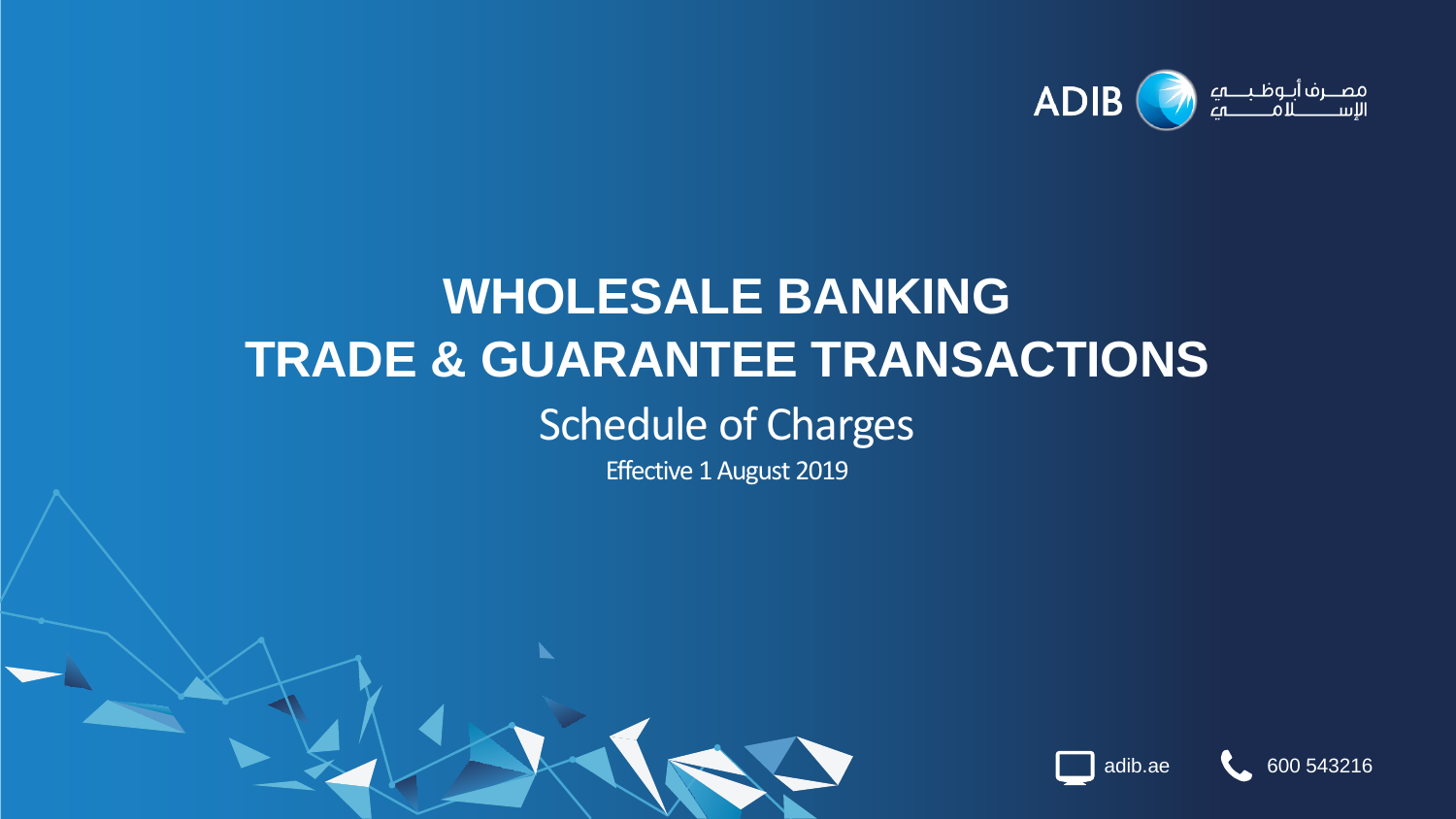### **IMPORTS**

| <b>PRODUCTS</b>                                            | <b>CHARGES</b>                                                                                                                                                                |
|------------------------------------------------------------|-------------------------------------------------------------------------------------------------------------------------------------------------------------------------------|
| Letter of Credit (LC) opening commission                   |                                                                                                                                                                               |
| Issuance commission on standard LC                         | First AED 100,000: 0.125% p.m. (Min.3 months)<br>Remaining LC value: 0.0625% p.m. (Min.3 months) Min. AED 500                                                                 |
| Special types of LCs                                       |                                                                                                                                                                               |
| Revolving LC Commission on each drawing of amount revolved | Revolving LC Commission: 0.125% p.m. (Min. 3 months) Min. AED 500<br>Reinstatement Commission on Revolving LC: 0.125% p.m. of each reinstatement (Min. 3 months) Min. AED 500 |
| Back-to-back LC opening Commission                         | First AED 100,000: 0.125% p.m. (Min.3 months)<br>Remaining LC value: 0.0625% p.m. (Min. 3 months) Min. AED 600                                                                |
| Standby LC opening commission                              | 0.125% p.m. (Min. 3 months) Min. AED 500                                                                                                                                      |
| <b>Amendments to LCs</b>                                   |                                                                                                                                                                               |
| Amendments to LCs (other than in value or expiry date)     | <b>AED 250</b>                                                                                                                                                                |
| Extension and/or enhancement in LC value                   | First AED 100,000: 0.125% p.m. (Min.3 months)<br>Remaining LC value: 0.0625% p.m. (Min.3 months) Min. AED 400                                                                 |
| <b>Cancellation of LCs</b>                                 |                                                                                                                                                                               |
| Cancellation                                               | AED 300                                                                                                                                                                       |
| Charges for LC bills                                       |                                                                                                                                                                               |
| Acceptance commission (LC expiry to draft maturity)        | 0.125% p.m. Min. AED 300                                                                                                                                                      |
| Excess drawing commission                                  | Standard LC charges. Min. AED 300                                                                                                                                             |
|                                                            |                                                                                                                                                                               |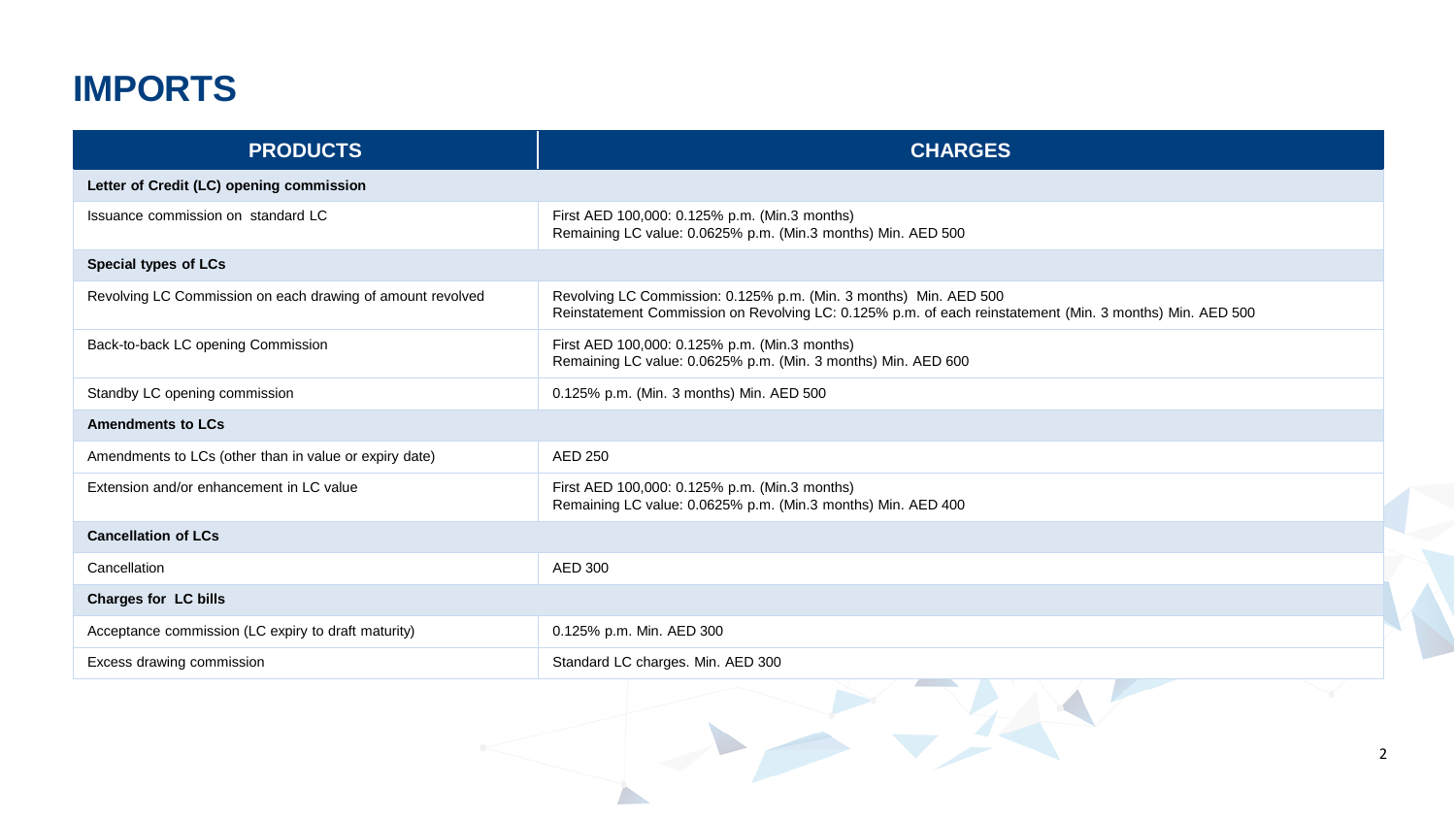### **IMPORTS (CONTINUED)**

| <b>PRODUCTS</b>                                                             | <b>CHARGES</b>           |   |
|-----------------------------------------------------------------------------|--------------------------|---|
| Handling charges for discrepant documents                                   |                          |   |
| Handling charges for discrepant documents                                   | USD 100 per presentation |   |
| Charges for shipping guarantees, delivery orders and custom duty guarantees |                          |   |
| Issuance of Shipping Guarantee/ Customs Duty Guarantee                      | 0.125% p.m. Min AED 250  |   |
| Charges for import collection bills                                         |                          |   |
| Handling commission                                                         | 0.125% Min. AED 300      |   |
| Documents delivered free of payment (where authorized by<br>Presenter)      | 0.125% Min. AED 300      |   |
| Documents transferred to other banks                                        | 0.125% Min. AED 300      |   |
| Avalisation of drafts                                                       | 0.125% Min. AED 500      |   |
| Amendments to bills for collection                                          | <b>AED 100</b>           |   |
| Admin fees on documents held unpaid after one month of sight or<br>due date | AED 200 p.m.             |   |
| Charges for returned documents                                              |                          |   |
| Documents returned unpaid / unaccepted                                      | <b>AED 200</b>           |   |
|                                                                             |                          | 3 |

A.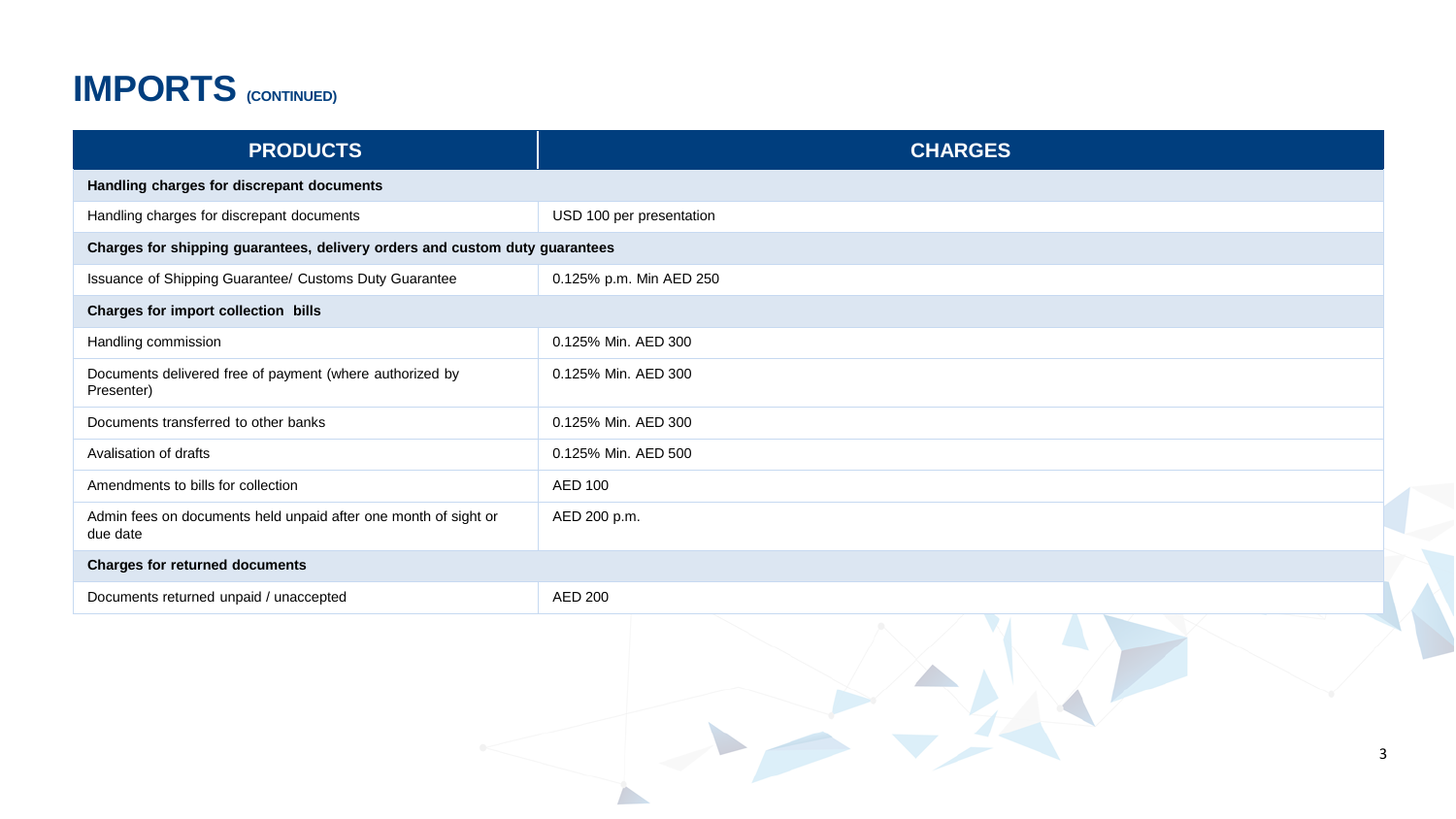#### **EXPORTS**

| <b>PRODUCTS</b>                                                               | <b>CHARGES</b>                                                        |  |
|-------------------------------------------------------------------------------|-----------------------------------------------------------------------|--|
| <b>LC Advising</b>                                                            |                                                                       |  |
| Pre advice of LC                                                              | <b>AED 100</b>                                                        |  |
| Advising of LC                                                                | AED 300                                                               |  |
| Advising LC amendments                                                        | AED 200                                                               |  |
| Advising LCs/amendments to non-customers                                      | Additional AED 150                                                    |  |
| Advising LCs/amendments through a third bank                                  | Additional AED 100                                                    |  |
| <b>Confirmation of export LCs</b>                                             |                                                                       |  |
| <b>LC Confirmation</b>                                                        | As per arrangement / risk-based considerations subject to Min AED 750 |  |
| Insurance Arrangement fee                                                     | As per arrangement / risk-based considerations subject to Min AED 750 |  |
| <b>Transfer of Export LCs</b>                                                 |                                                                       |  |
| Transfer of LC with no amendment or alteration to the terms and<br>conditions | AED 1,000                                                             |  |
| Transfer of LC with amendment or alteration to the terms and<br>conditions    | 0.2% Min. AED 1,000                                                   |  |
| Processing amendments for transferred LC                                      | 0.25% Min. AED 750                                                    |  |
|                                                                               |                                                                       |  |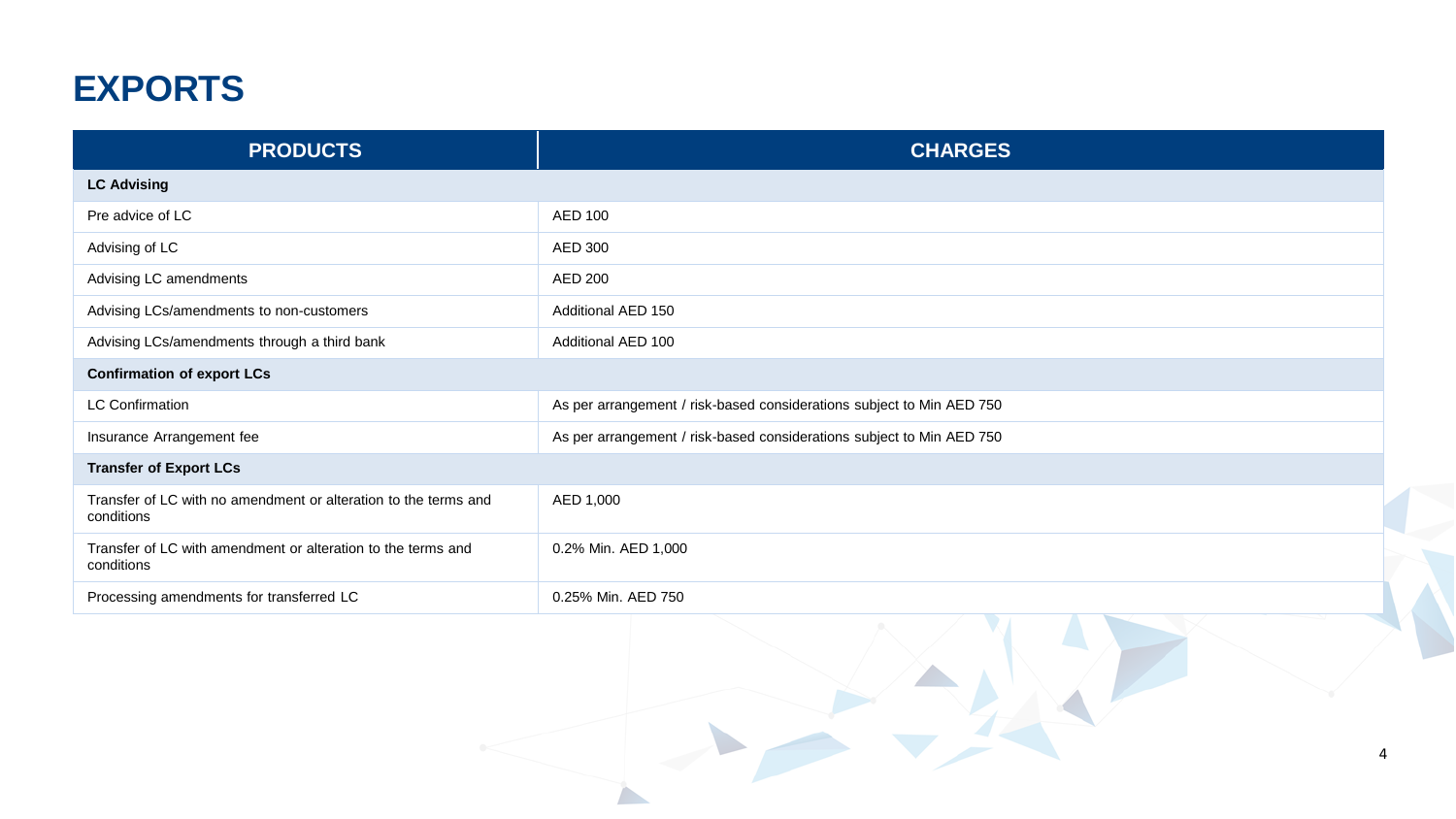## **EXPORTS (CONTINUED)**

| <b>PRODUCTS</b>                                    | <b>CHARGES</b>                              |
|----------------------------------------------------|---------------------------------------------|
| Export bills under LC                              |                                             |
| Export bill commission                             | 0.125%, Min. AED 400 as handling commission |
| Discrepancy handling charges                       | AED 250 per set of docs.                    |
| <b>Export bills for collection</b>                 |                                             |
| Handling commission                                | 0.125% Min. AED 300                         |
| Acceptance processing fee                          | AED 100                                     |
| Amendments to bills for collection                 | <b>AED 100</b>                              |
| Assignment of export LC proceeds                   |                                             |
| Assignment fee                                     | 0.125% of assignment value Min AED 1,000    |
| <b>Other Charges</b>                               |                                             |
| Reimbursement                                      | USD 50 or AED 185                           |
| Claiming of re-imbursement charges under Export LC | AED 100                                     |
| Documents returned unpaid                          | <b>AED 100</b>                              |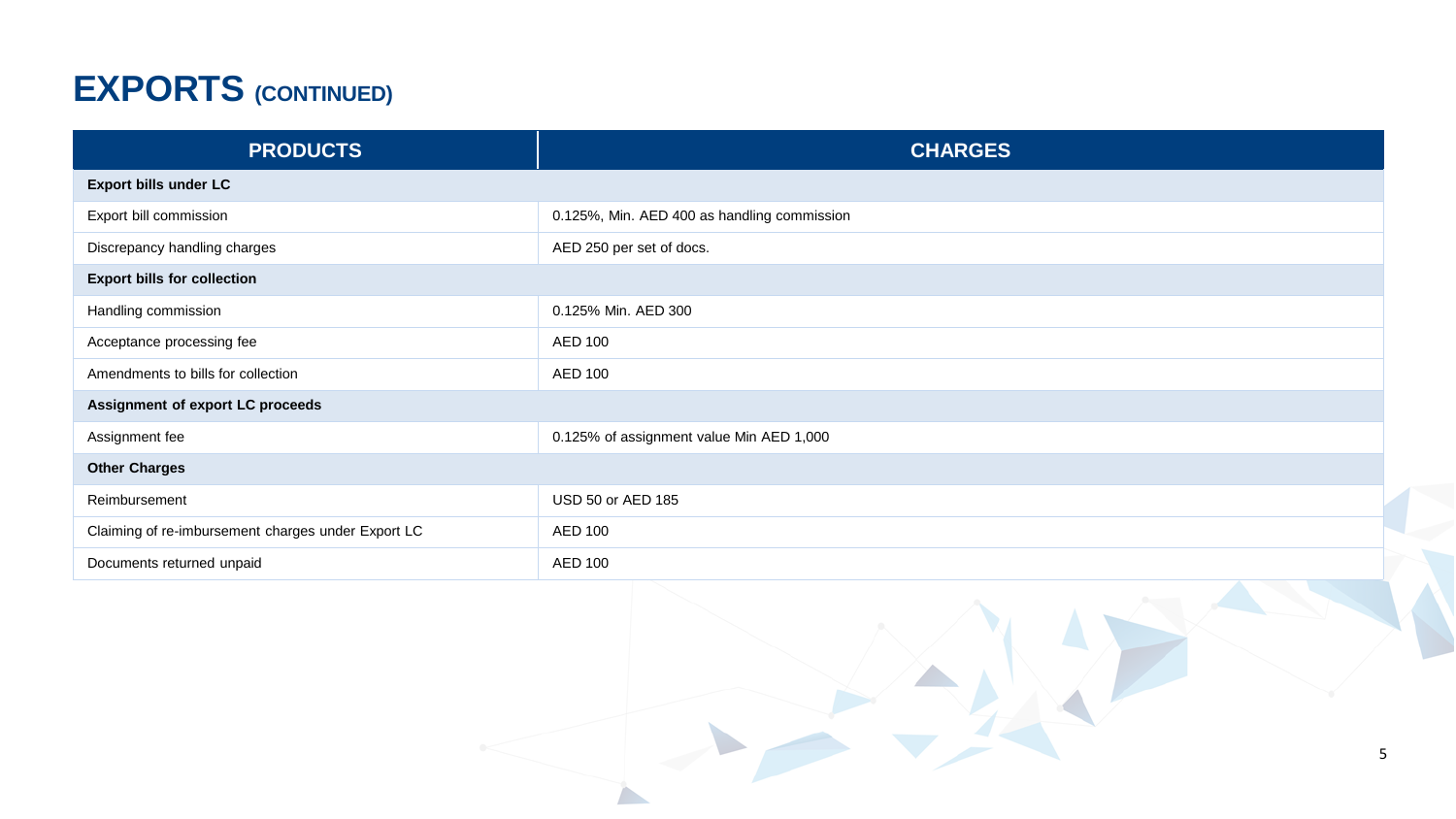#### **GUARANTEES**

| <b>PRODUCTS</b>                                                                                                                                                        | <b>CHARGES</b>                                                                                     |
|------------------------------------------------------------------------------------------------------------------------------------------------------------------------|----------------------------------------------------------------------------------------------------|
| Issuance of Letters of Guarantee (LG)                                                                                                                                  |                                                                                                    |
| Commission on issuance of Contract Finance Guarantees like bid<br>bonds/ performance bonds/ advance payment guarantees/<br>maintenance/ retention and other guarantees | 0.125% p.m. (Min. 3 months) or AED 500 whichever is higher                                         |
| Commission for advising guarantees                                                                                                                                     | AED 250                                                                                            |
| Commission for advising amendments to guarantees                                                                                                                       | AED 150                                                                                            |
| Advising guarantees / amendments to non-customers                                                                                                                      | Additional AED 200                                                                                 |
| Amendment of LG other than Value & Expiry                                                                                                                              | Amendments other than value and expiry: AED 250                                                    |
| Extension or enhancement in LG value                                                                                                                                   | 0.125% p.m. (Min. 3 months) Min. AED 300                                                           |
| Issuance of labour guarantees                                                                                                                                          | Ministry of Labour charges will be levied for labour guarantees issued under the eGuarantee system |
| Handling charges for claims made on behalf of our customers, on<br>other banks                                                                                         | AED 350                                                                                            |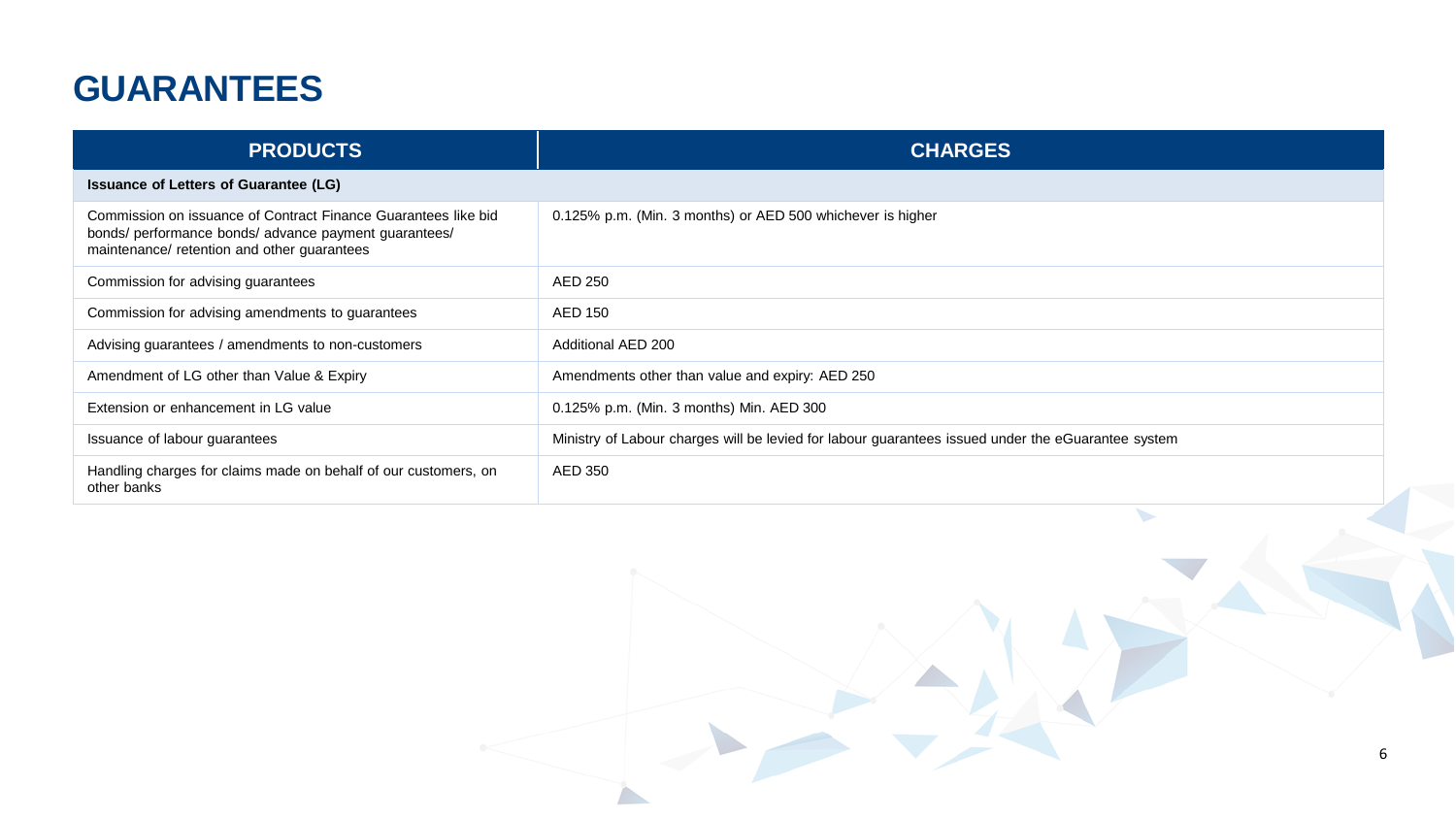#### **OTHER TRADE RELATED CHARGES**

| <b>PRODUCTS</b>                    | <b>CHARGES</b>                                                      |
|------------------------------------|---------------------------------------------------------------------|
| Normal SWIFT/telex charges         | AED 100                                                             |
| Full text SWIFT/telex charges      | AED 300                                                             |
| Courier charges                    | International: AED 200<br>Local: AED 75                             |
| Postage charges                    | International: AED 100<br>Local: AED 50                             |
| Request for photocopy of documents | Less than 12 months old: AED 50<br>More than 12 months old: AED 100 |

*Pricing for funded transactions not included above.*